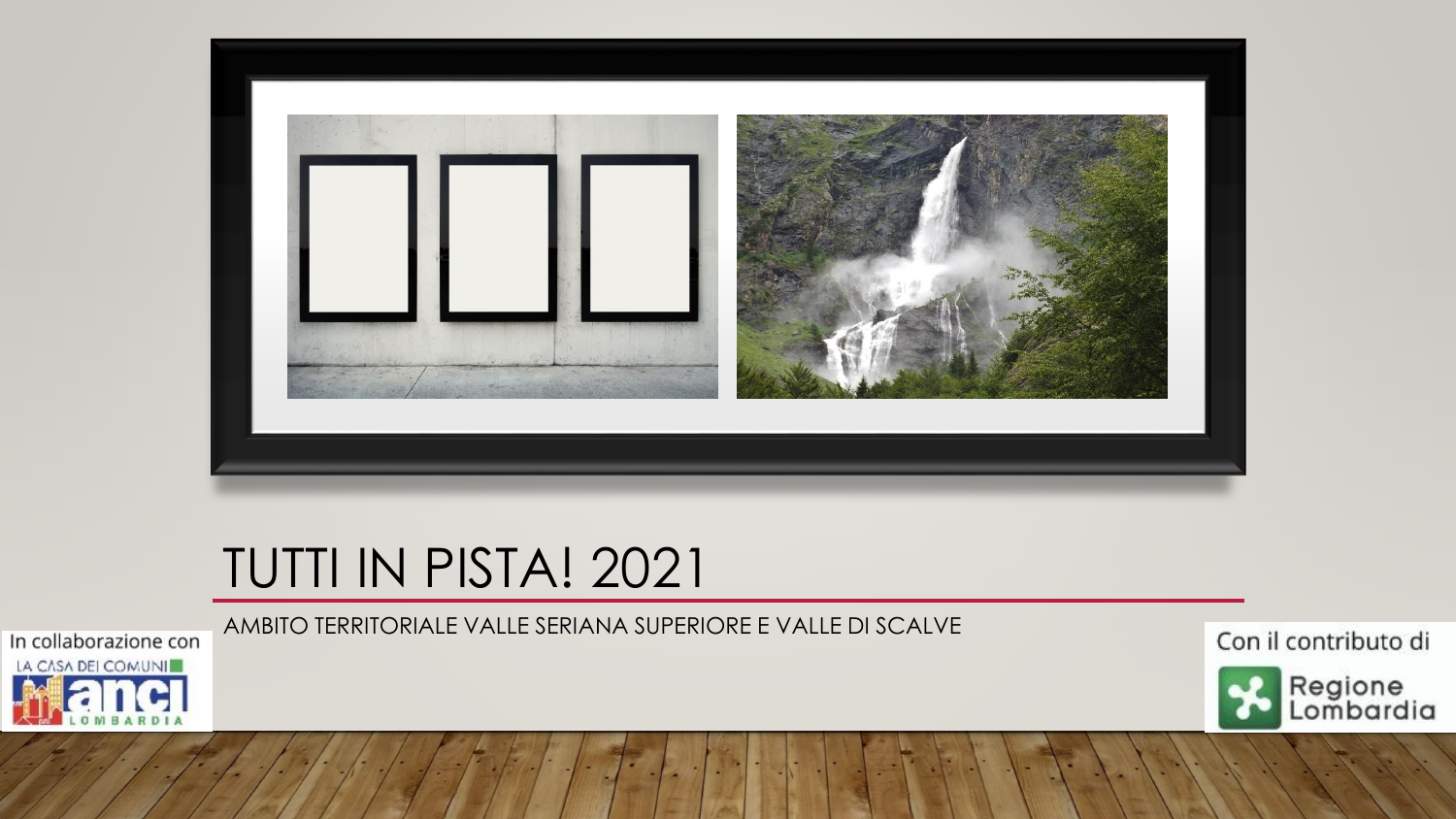

### AMBITO TERRITORIALE

UN GRANDE PARCO NATURALE DELLA PROVINCIA DI BERGAMO IN CUI OGNI BORGO CONSERVA E VALORIZZA UNO STRAORDINARIO PATRIMONIO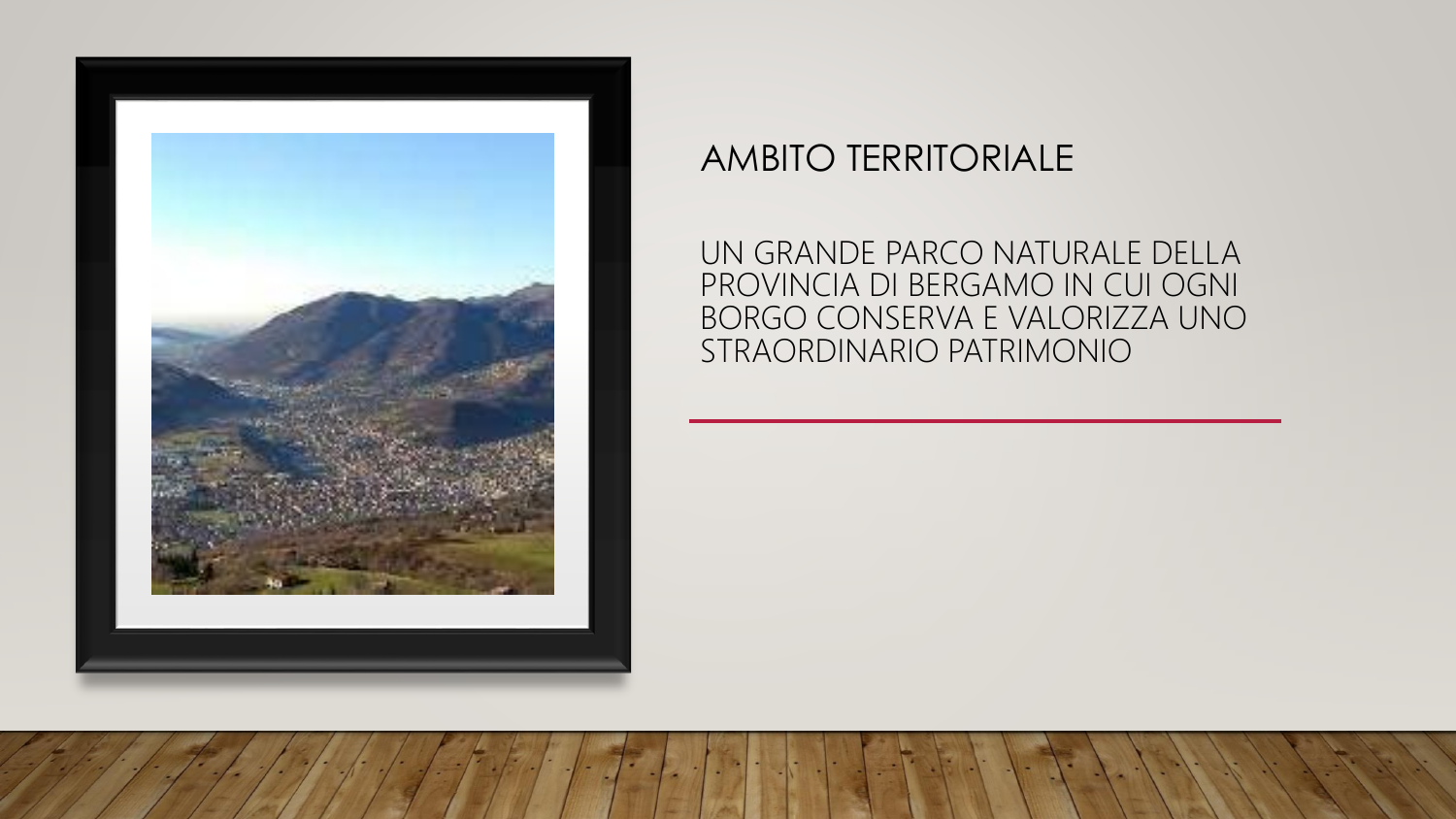

#### AMBIJO IERRIJORIALE

24 COMUNI

LA SUPERFICIE SI ESTENDE PER 603,81 KM2 PARI AL 21% DELLA SUPERFICIE DELLA PROVINCIA DI BERGAMO

LA POPOLAZIONE RESIDENTE COSTITUISCE IL 4% PARI A 42.607 ABITANTI

I GIOVANI DI ETA' 15-34 ANNI SONO 7.484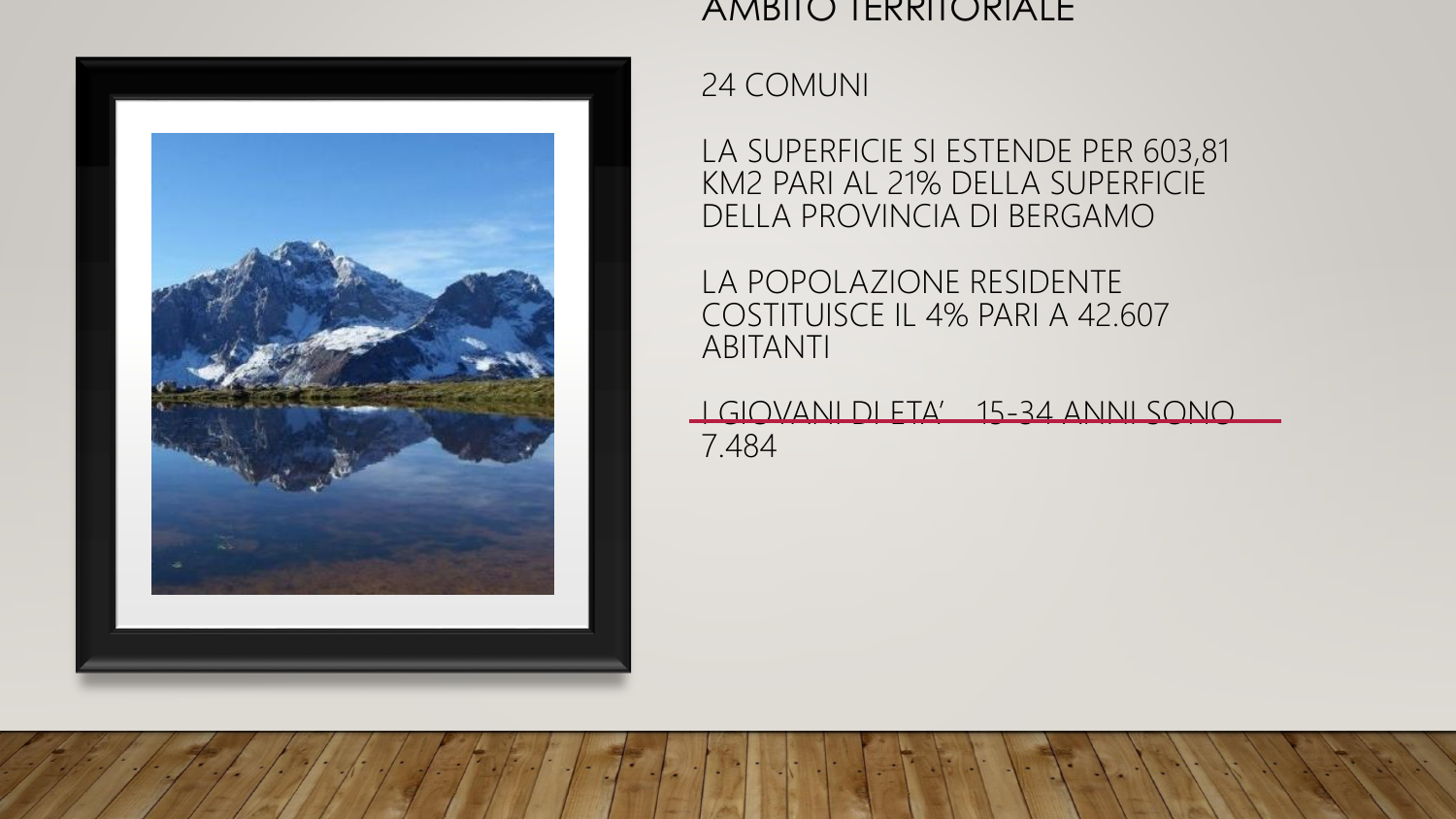

### RICADUTA TERRITORIALE

MAGGIORE ACCESSO ALLE INFORMAZIONI PER I GIOVANI DEL TERRITORIO

AUMENTO DELLA PARTECIPAZIONE ATTIVA DEI GIOVANI DEL TERRITORIO

CREAZIONI DI SINERGIE E NUOVE COLLABORAZIONI FRA COMUNI E ALL'INTERNO DELL'AMBITO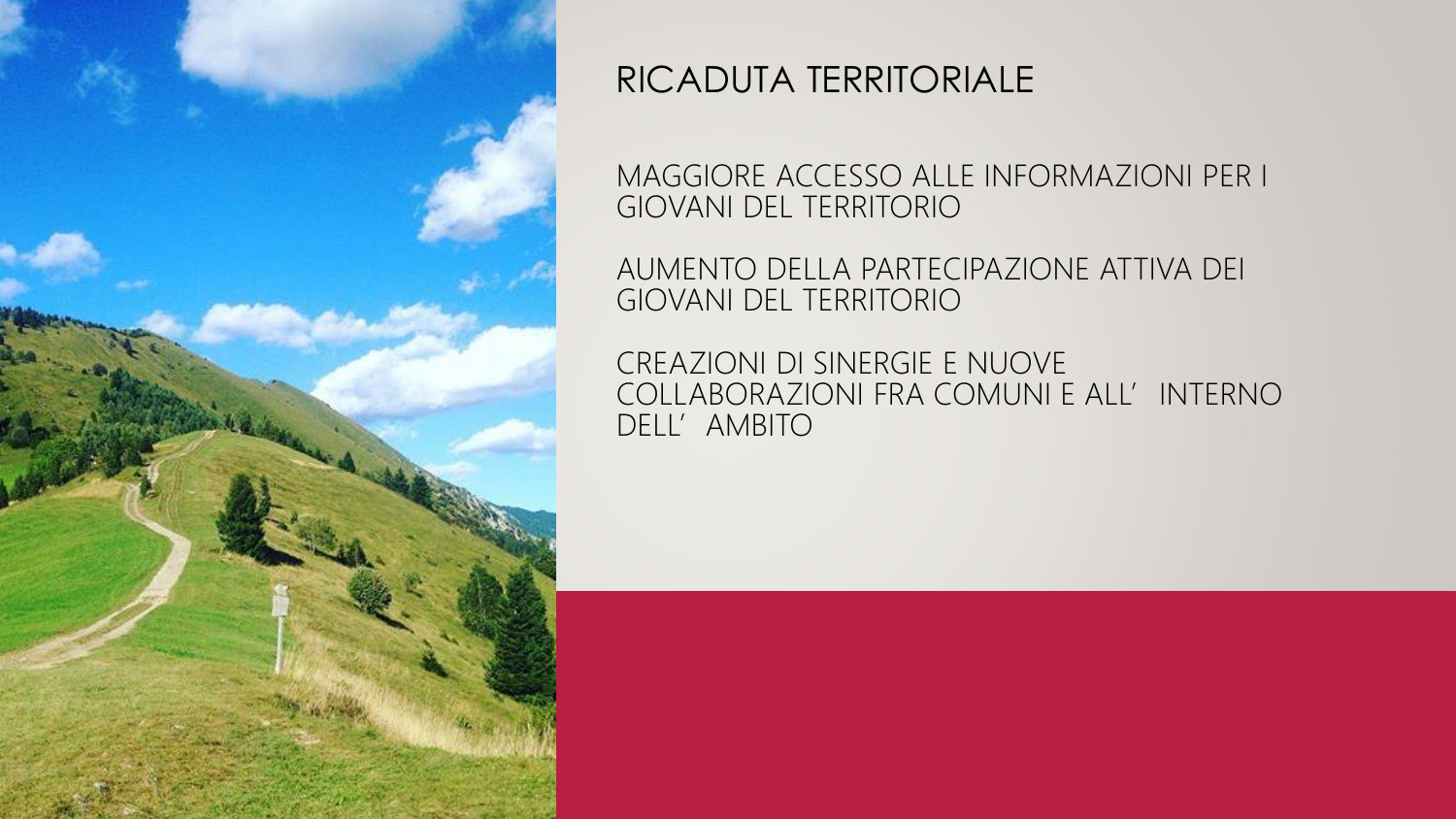# IL PARTENARIATO

COMUNE DI CLUSONE COMUNE DI ONORE COMUNE DI PARRE COMUNE DI PIARIO COMUNE DI ROVETTA COMUNE DI VILLA D' OGNA COMUNE DI CREMONA

ISTITUTO SCOLASTICO FANTONI

PROTEZIONE CIVILE CLUSONE POLISPORTIVA ORATORIO CLUSONE ASSOCIAZIONE FAMILY ASSOCIAZIONE ALUMNI

JOBIRI E ABSTRACT SRL

ALTRE ASSOCIAZIONI COINVOLTE: CONSULTA DEI GIOVANI, BE HAPPY CASTIONE DELLA PRESOLANA, CORPO VOLONTARI PRESOLANA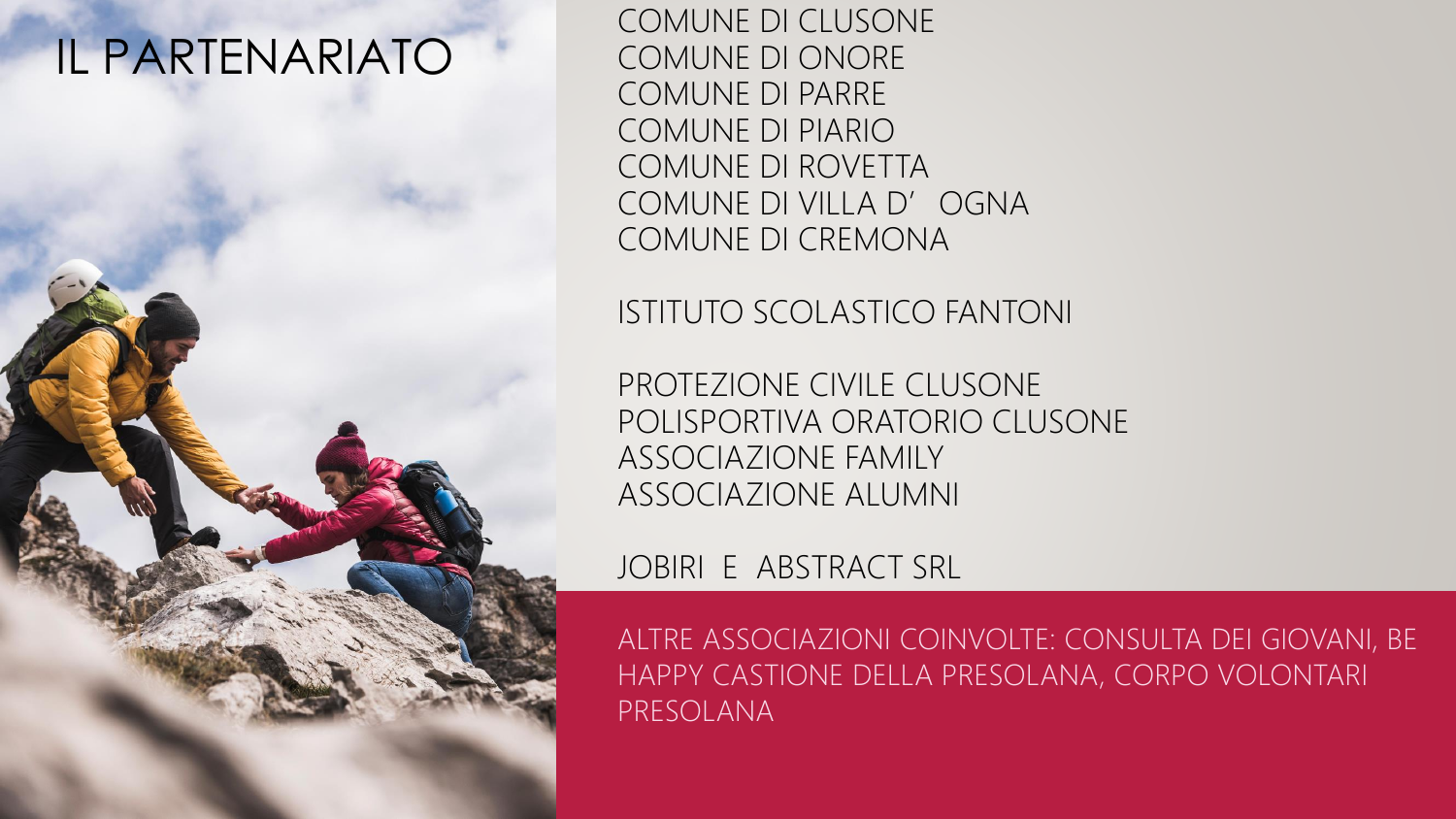

### **OBIETTIVI**

- SOSTENERE INIZIATIVE DI CAPACITY BUILDING, ACCOMPAGNAMENTO E TUTORAGGIO PER LO SCAMBIO E IL TRASFERIMENTO DI BUONE PRATICHE TRA SOGGETTI

- SOSTENERE INTERVENTI DIRETTI A FAVORE DEI GIOVANI PER PROMUOVERE L'AUTONOMIA LA CRESCITA PERSONALE E PROFESSIONALE LA PARTECIPAZIONE ALLA VITA DELLA COMUNITA'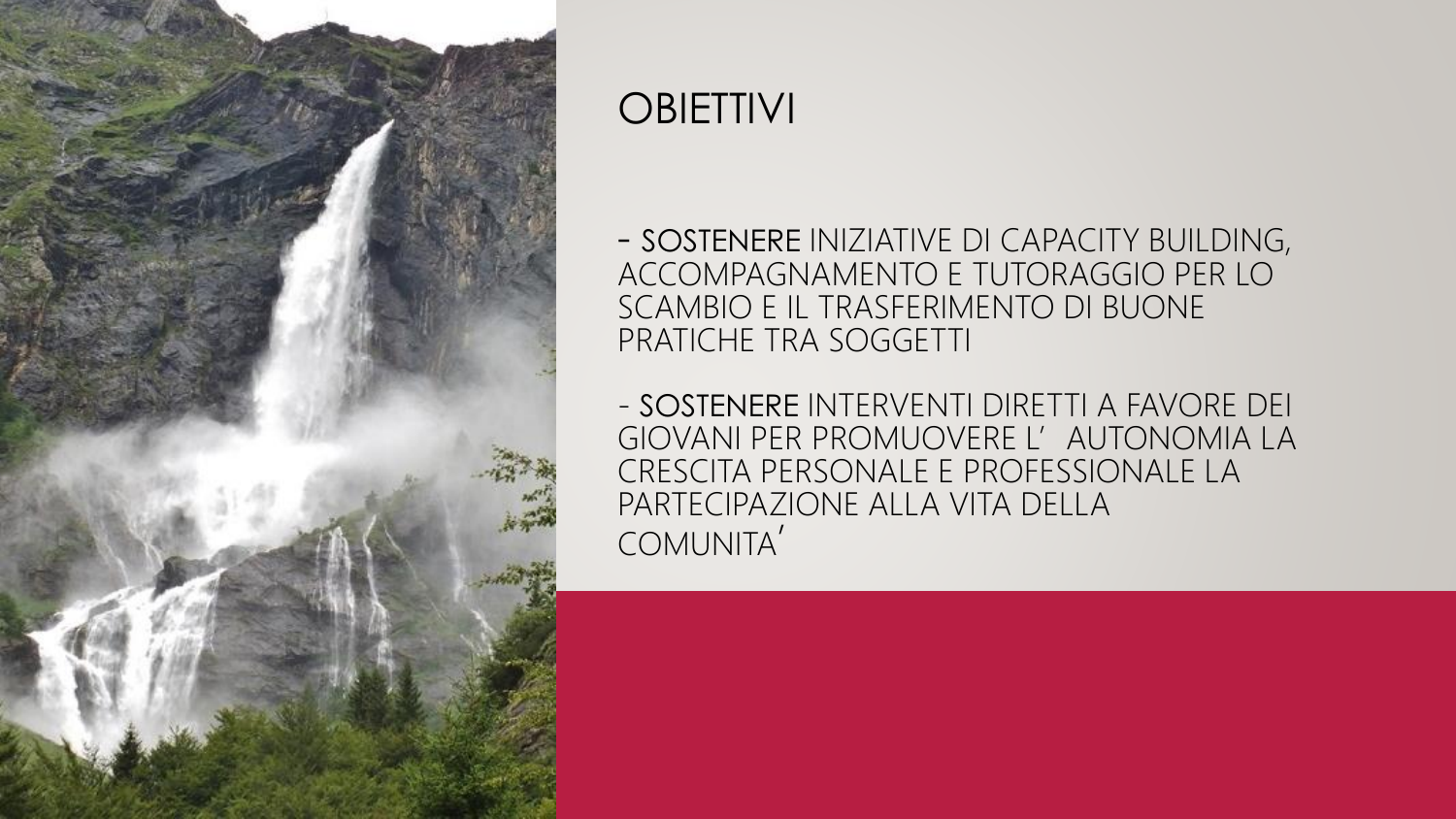

### AZIONI

#### SVILUPPO RETE UNIVERSITARI «ON THE ROAD»

#### PERCORSO DI EDUCAZIONE FINANZIARIA

GIOVANI A SUPPORTO DELLA DIGITALIZZAZIONE DELLE ASSOCIAZIONI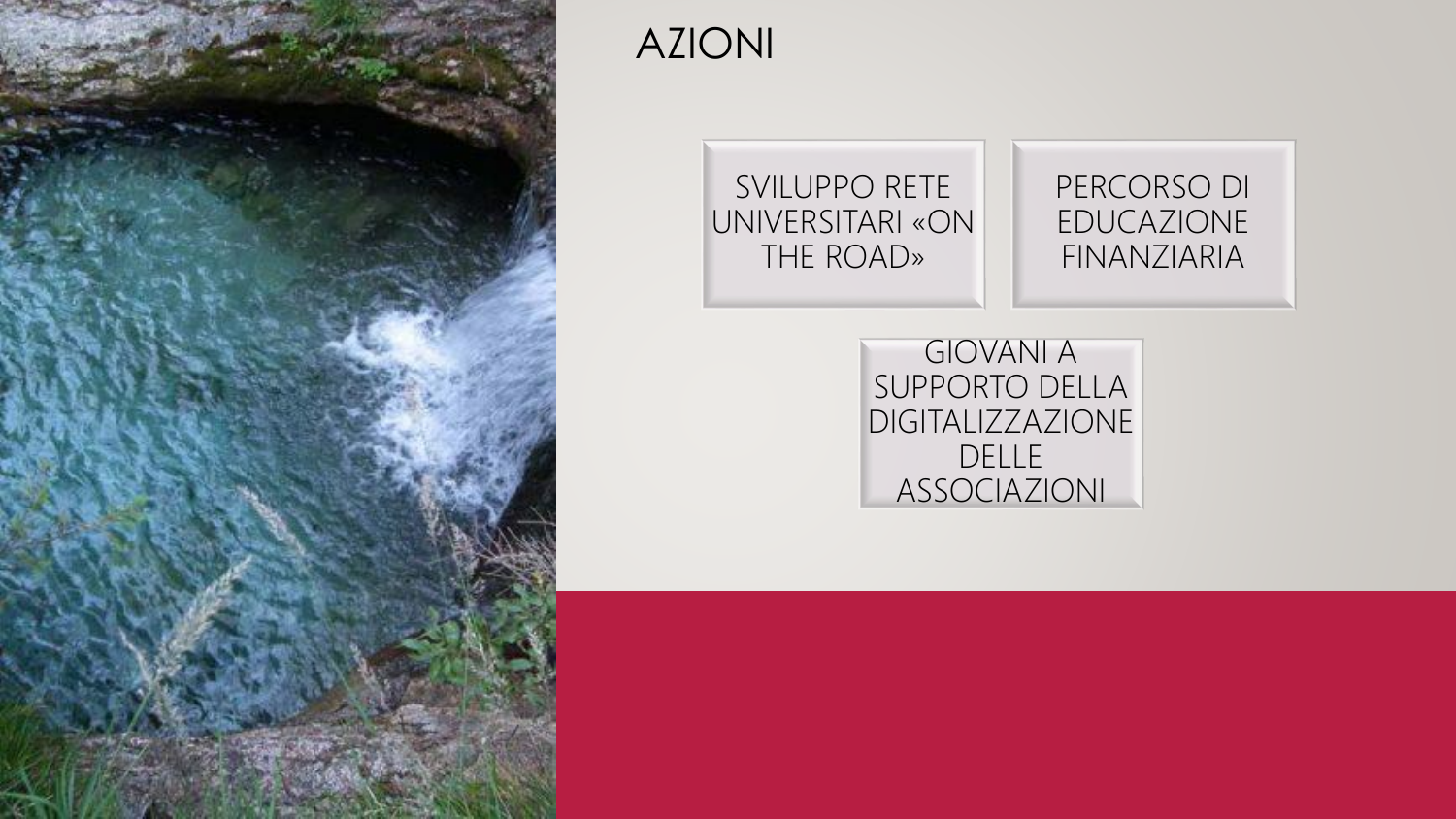

### AZIONI

PERCORSO DI VALORIZZAZIONE E FORMAZIONE TERRITORIALE

ADESIONE AL SISTEMA COORDINATO A LIVELLO REGIONALE DI SERVII PER L'ORIENTAMENTO

EDITOR CONTENUTI SOCIAL E COMUNICAZIONE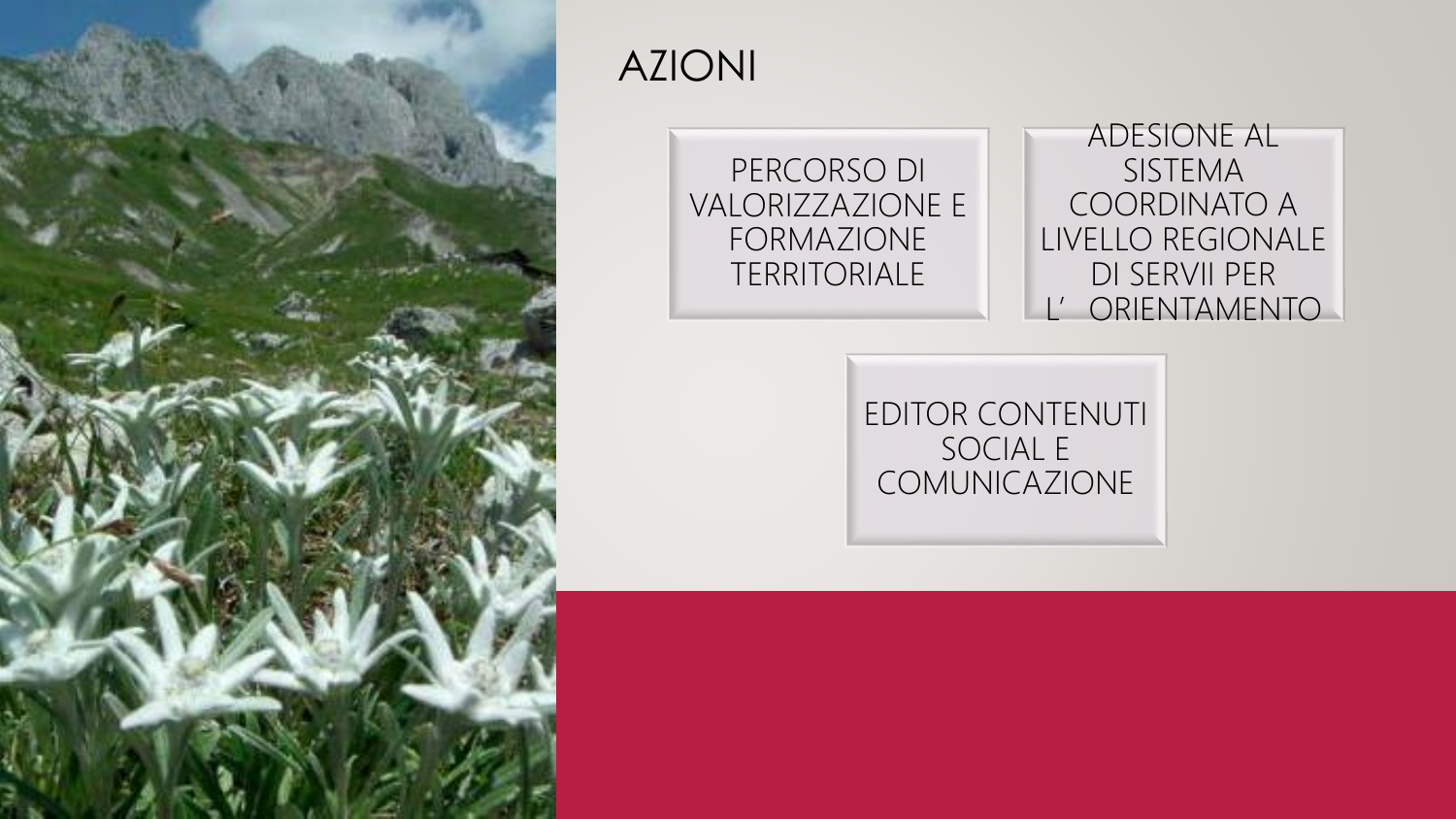

## AZIONI

#### PROJECT MANAGEMENT COORDINAMENTO E TENUTA RETE

#### CAMP ESPERIENZIALE PROTEZIONE CIVILE

PROGETTO DI ALTERNANZA E PCTO CON LE ASSOCIAZIONI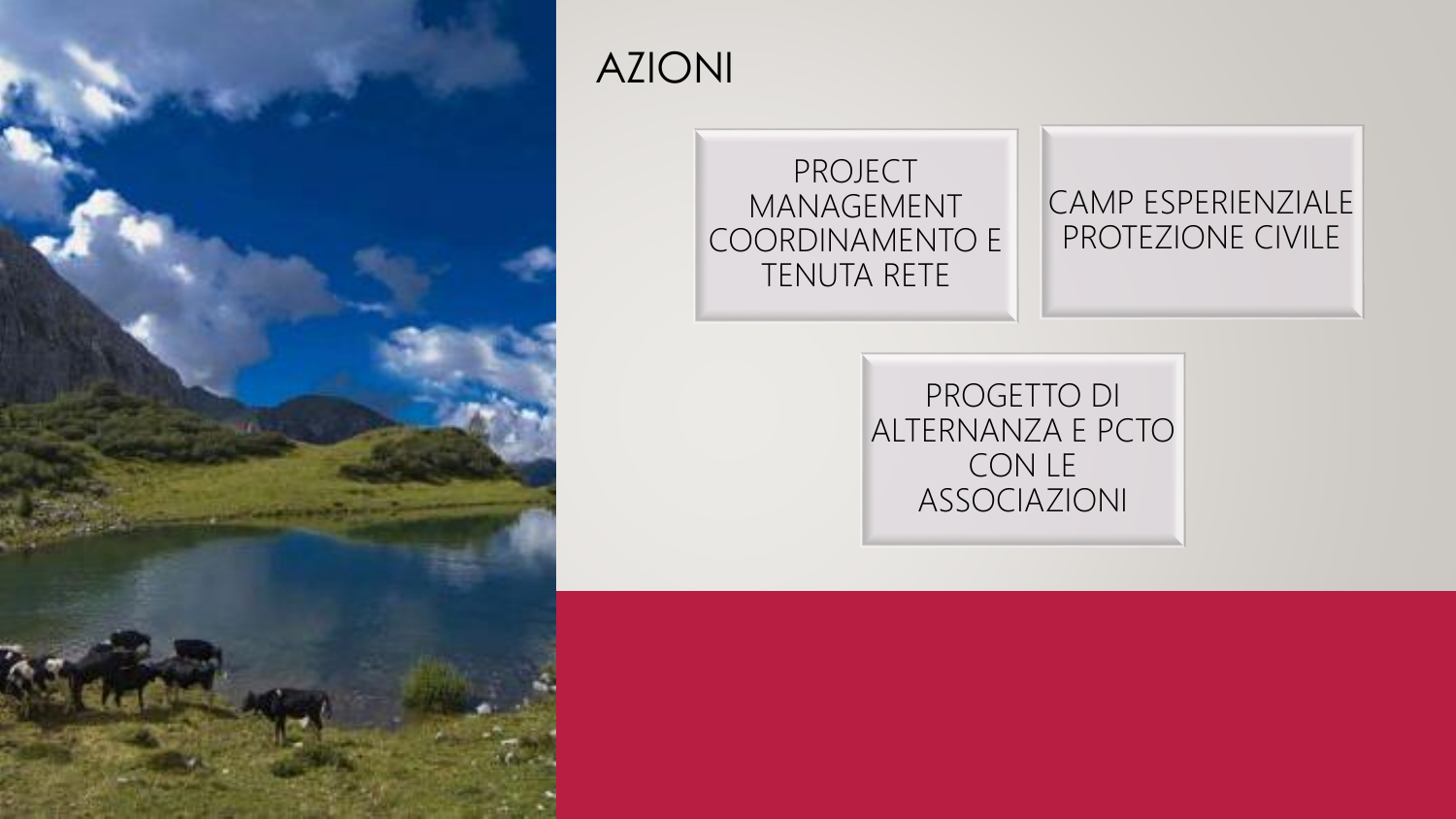## **OBIETTIVI**

**1 SVILUPPO** DI NUOVI RAPPORTI FRA GIOVANI E ASSOCIAZIONI GRAZIE AL LORO COINVOLGIMENTO DIRETTO E ALLA POSSIBILITÀ DI SPERIMENTARSI IN AZIONI DI PROMOZIONE E SVILUPPO ASSOCIATIVO

**2. SENSIBILIZZAZIONE** ALLE TEMATICHE TERRITORIALI E AI TEMI DELLA SICUREZZA PROTEZIONE AMBIENTALE

**3. RACCORDO** FRA PARTNER, SCAMBI, NASCITA DI NUOVE SINERGIE FRA ENTI ATTUATORI

**4. ATTUAZIONE** DI PERCORSI DI COINVOLGIMENTO E PARTECIPAZIONE ATTIVA DEI GIOVANI, SENSIBILIZZAZIONE ALLE TEMATICHE TERRITORIALI E RACCOLTA NUOVE PROPOSTE IN OTTICA DI SVILUPPO FUTURO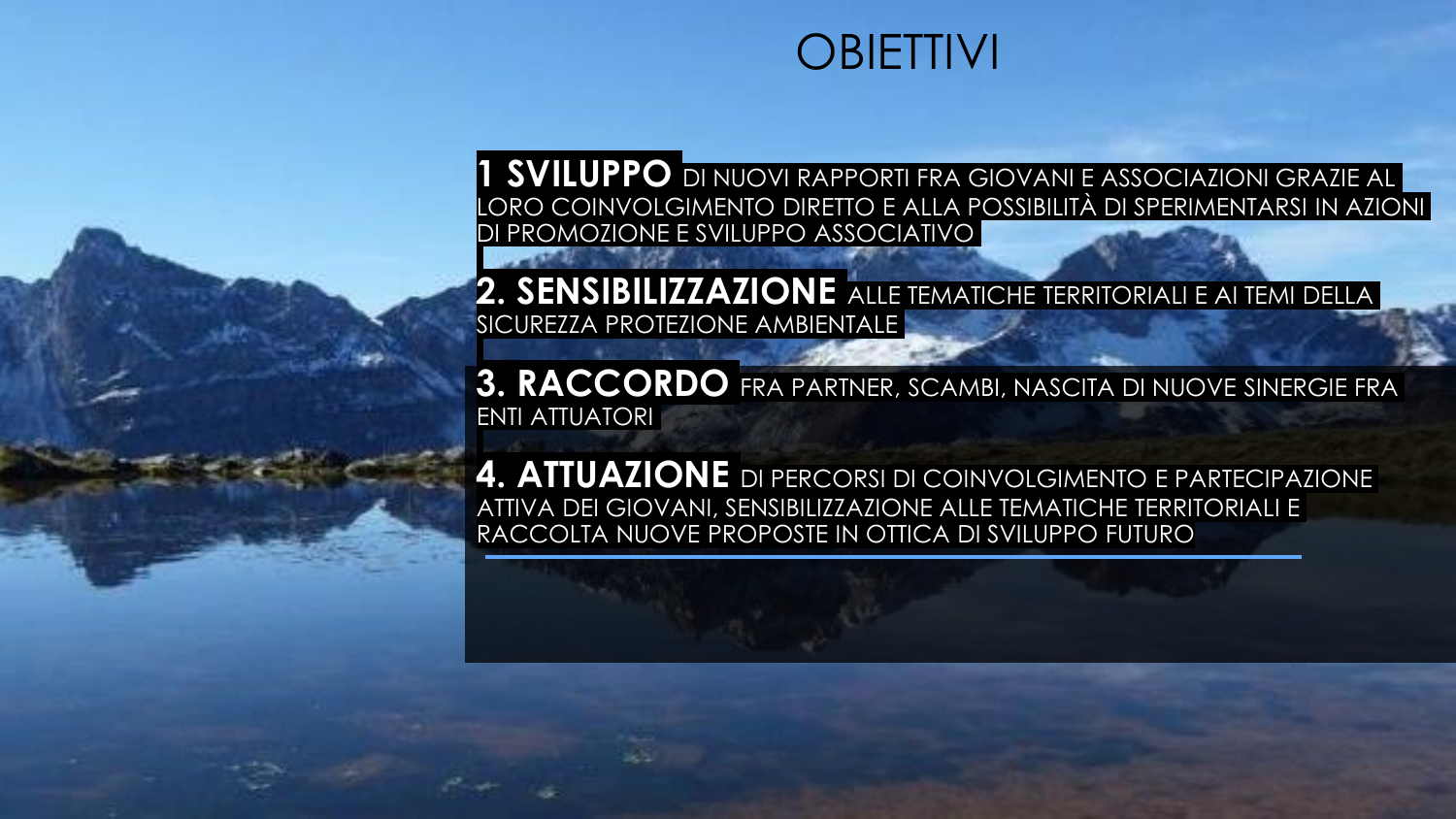## **OBIETTIVI**

**5. PARTECIPAZIONE** ALLA ATTIVITA' DI PROGETTAZIONE PER LA DEFINIZIONE E L'ALLESTIMENTO DEL SISTEMA INTEGRATO DI SERVIZI PER L'ORIENTAMENTO

**6. COINVOLGIMENTO** SVILUPPO SOCIAL E COMUNICAZIONE CON CREAZIONE LINEA EDITORIALE

**7. DIFFUSIONE** DELLA DIGITALIZZAZIONE FRA LE ASSOCIAZIONI E DELLA APP PREPOSTA COME STRUMENTO DI RETE E SCAMBIO, GRAZIE AD AZIONI DIRETTE DEI GIOVANI

**8. CREAZIONE** E SUPPORTO RETE UNIVERSITARI E FUTURI UNIVERSITARI DEL TERRITORIO